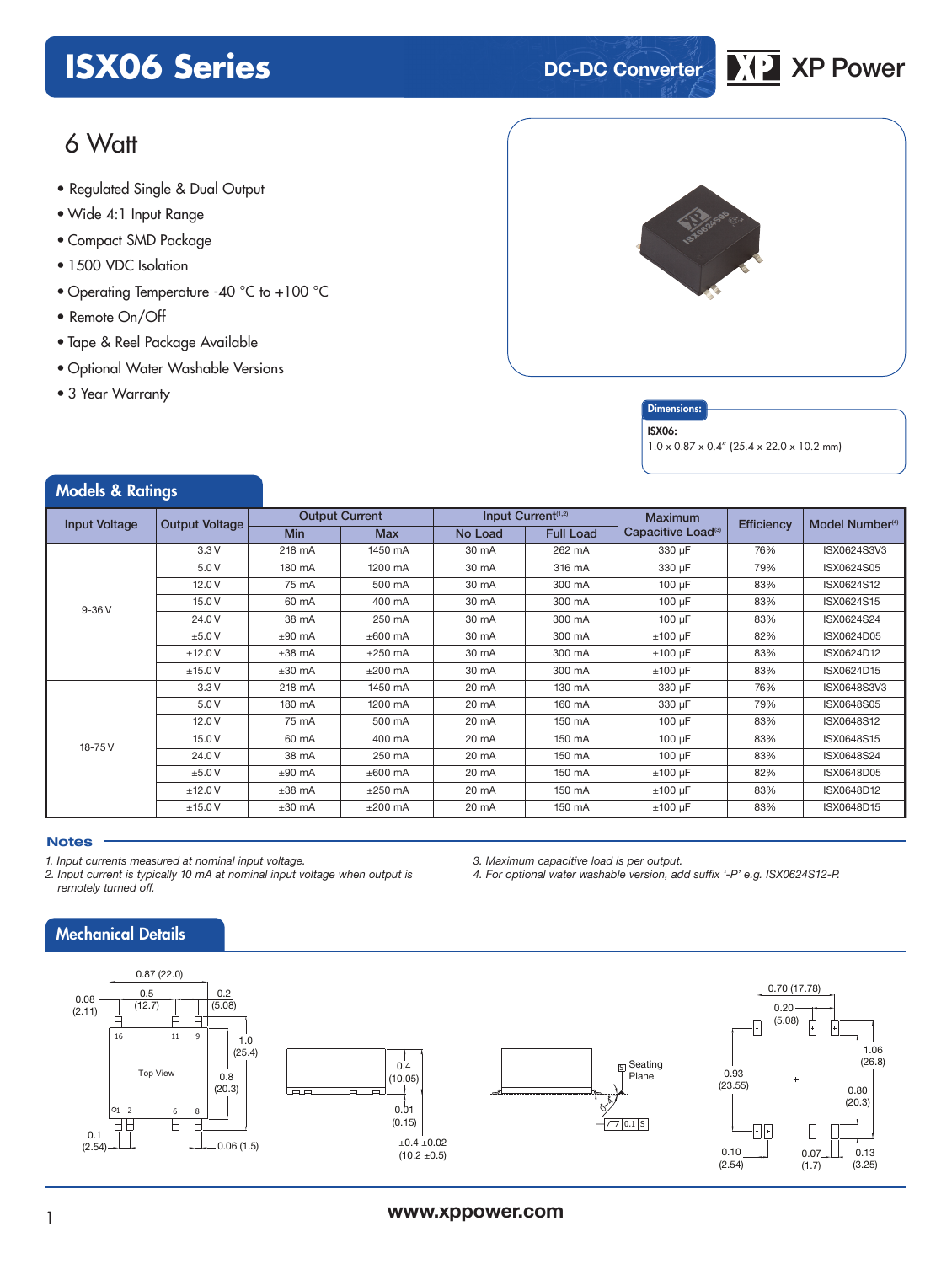# **ISX06 Series DC-DC Converter XP** XP Power



Input Characteristic Minimum | Typical | Maximum | Units | Notes & Conditions Input Voltage Range 9 36 VDC 24 V nominal 18 18 75 VDC 48 V nominal Input Filter Pi type

| Input Reflected Ripple |                                                                                                | 20 |             | mA pk-pk    | Through 12 µH inductor and 47 µF capacitor |
|------------------------|------------------------------------------------------------------------------------------------|----|-------------|-------------|--------------------------------------------|
| Input Surge            |                                                                                                |    | 50          | VDC for 1 s | 24 V models                                |
|                        |                                                                                                |    | 100         | VDC for 1 s | 48 V models                                |
| Undervoltage Lockout   | ON at $>4.5$ V. OFF at $<8$ V                                                                  |    | 24 V models |             |                                            |
|                        | ON at $>8.5$ V. OFF at $<17$ V                                                                 |    | 48 V models |             |                                            |
| Remote On/Off          | ON: Logic high (2.5 - 50 V) or open circuit<br>OFF: Logic low (<0.8 V) or short pin 1 to pin 2 |    |             |             |                                            |

| Output                          |                |                |                |               |                                                                                                  |
|---------------------------------|----------------|----------------|----------------|---------------|--------------------------------------------------------------------------------------------------|
| Characteristic                  | <b>Minimum</b> | <b>Typical</b> | <b>Maximum</b> | <b>Units</b>  | <b>Notes &amp; Conditions</b>                                                                    |
| Output Voltage                  | 3.3            |                | 30             | <b>VDC</b>    | See Models and Ratings table                                                                     |
| Initial Set Accuracy            |                | ±1.0           | ±2.0           | $\%$          |                                                                                                  |
| Output Voltage Balance          |                | ±1.0           |                | $\%$          | For dual output with balanced laods                                                              |
| Minimum Load                    |                |                |                | A             | See Models and Ratings table                                                                     |
| Line Regulation                 |                | ±0.5           | ±1.0           | $\%$          |                                                                                                  |
| Load Regulation                 |                | ±0.5           | ±1.2           | $\%$          | 15% to 100% load                                                                                 |
| <b>Cross Regulation</b>         |                |                | ±5             | $\frac{0}{6}$ | On dual output models when one load is varied between<br>25% and 100% and other is fixed at 100% |
| <b>Transient Response</b>       |                | 3              |                | % deviation   | Recovery within 1% in less than 600 us for a 25% load<br>change.                                 |
| Ripple & Noise                  |                |                | 100            | mV pk-pk      | 20 MHz bandwidth. Measured using 0.47 µF ceramic<br>capacitor.                                   |
| <b>Overload Protection</b>      | 110            | 150            |                | $\%$          | Foldback                                                                                         |
| <b>Short Circuit Protection</b> |                |                |                |               | Continuous, with auto recovery                                                                   |
| Maximum Capacitive Load         |                |                |                |               | See Models and Ratings table                                                                     |
| <b>Temperature Coefficient</b>  |                |                | 0.02           | $%$ /°C       |                                                                                                  |

### General

| Characteristic               | <b>Minimum</b>  | <b>Typical</b> | <b>Maximum</b> | <b>Units</b> | <b>Notes &amp; Conditions</b> |
|------------------------------|-----------------|----------------|----------------|--------------|-------------------------------|
| Efficiency                   |                 | 80             |                | %            | See Models and Ratings table  |
| Isolation: Input to Output   | 1500/1800       |                |                | <b>VDC</b>   | 60 s/1 s                      |
| <b>Isolation Resistance</b>  | 10 <sup>9</sup> |                |                | Ω            | At 500 VDC                    |
| <b>Isolation Capacitance</b> |                 | 1200           | 1500           | pF           |                               |
| <b>Switching Frequency</b>   |                 | 330            |                | kHz          |                               |
| Power Density                |                 |                | 17.2           | $W/in^3$     |                               |
| Mean Time Between Failure    |                 | 350            |                | <b>kHrs</b>  | MIL-HDBK-217F, +25 °C GB      |
| Weight                       |                 | 0.017(7.8)     |                | Ib(g)        |                               |
| Moisture Sensitivity Level   | Level 2         |                |                |              | IPC/JEDEC J-STD-020D.1        |

#### **Environmental**

| Characteristic                  | <b>Minimum</b> | <b>Typical</b> | <b>Maximum</b> | <b>Units</b> | <b>Notes &amp; Conditions</b> |
|---------------------------------|----------------|----------------|----------------|--------------|-------------------------------|
| <b>Operating Temperature</b>    | $-40$          |                | $+100$         | °€           | See Derating Curve.           |
| Storage Temperature             | $-50$          |                | $+125$         | °€           |                               |
| Case Temperature                |                |                | $+105$         | °C           |                               |
| Humidity                        |                |                | 95             | %RH          | Non-condensing                |
| Cooling                         |                |                |                |              | Natural convection            |
| Case Flammability               | UL 94V-0 Rated |                |                |              | Non conductive black plastic  |
| Lead-Free Reflow Solder Process |                |                |                |              | IPC/JEDEC J-STD-020D.1        |